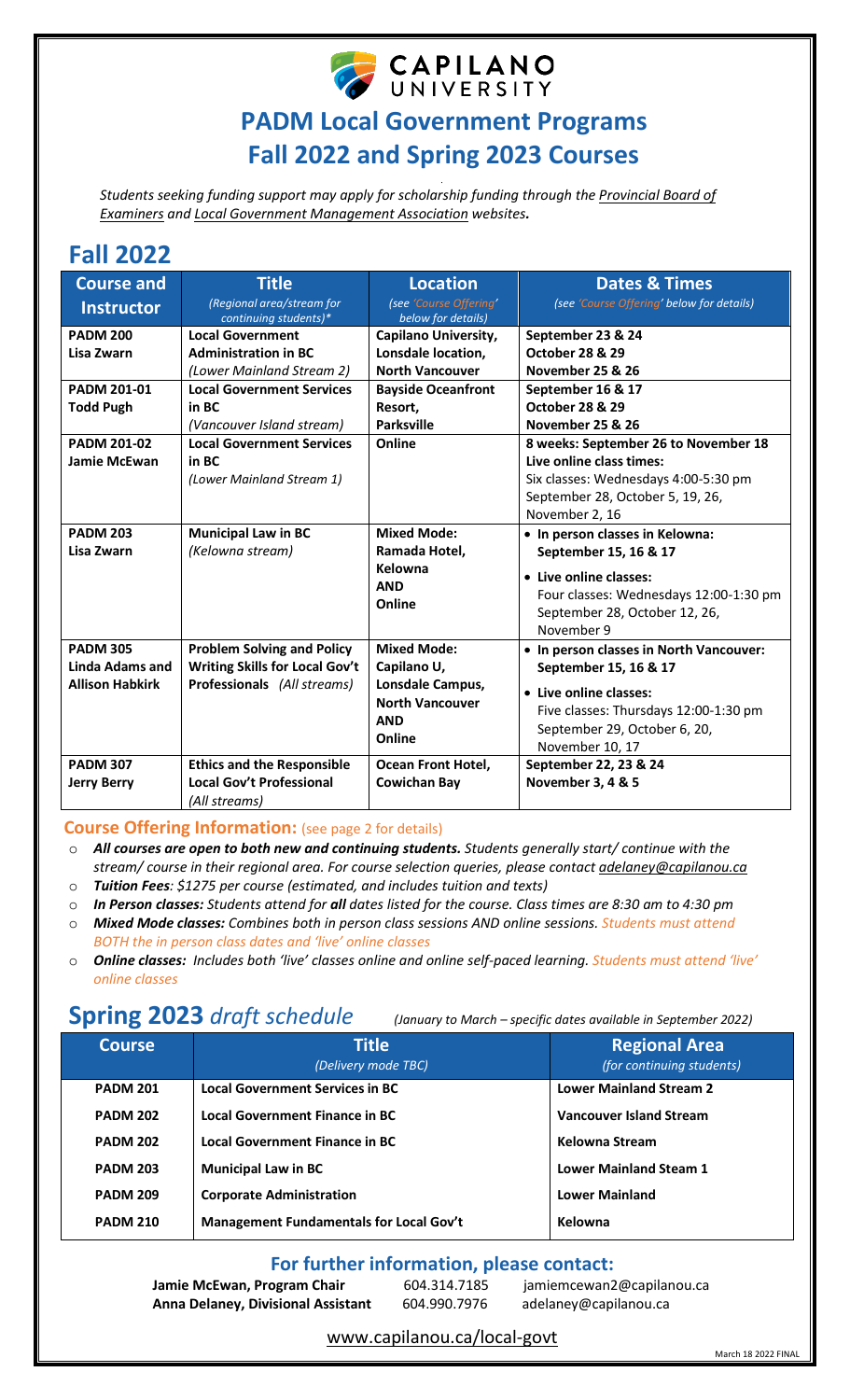

# **SCHOOL OF** PUBLIC ADMINISTRATION CAPILANO UNIVERSITY

# **FREQUENTLY ASKED QUESTIONS FALL 2022 Courses**

## **IN PERSON COURSE INFORMATION:**

#### **What are the class times for the in person courses?**

Classes start at 8:30 am and finish by 4:30 pm. Please see the Fall 2022 dates for exact course dates and locations. Students attend all listed in person dates for a course. Cap U will continue to follow all the latest directives provided by the Provincial Heath Officer. Please see below for more information.

### **ONLINE COURSE INFORMATION:**

**Will the course be completed in "live" classes online or through online self-paced learning?**

- **Both.** Times and dates of the "live" online classes are shown below. Some of the learning will also be completed by you on your own time and pace during the course. Your instructor will provide further information before the course starts on timing and assignments.
- Will online "live" sessions be recorded? **No Students are expected to attend ALL 'live' online classes.**

#### **When are the "live" online classes going to be held?**

Note that all courses will require additional self-paced work by students each week:

• PADM 201-02 Six classes: Wednesdays 4:00-5:30 pm September 28, October 5, 19, 26, November 2, 16

## **MIXED MODE COURSE INFORMATION:**

**What is mixed mode?** 

• Mixed mode combines **BOTH** in person classes and "live" online sessions. **Students are expected to attend ALL in person classes and ALL "live" online classes.**

#### **Will the online sessions be completed in "live" classes online or through online self-paced learning?**

- Both. Times and dates of the "live" online classes are shown below. Some of the online learning will also be completed by you on your own time and pace during the course. Your instructor will provide further information before the course starts on timing and assignments.
- Will online "live" sessions be recorded? No

#### **When are the in person and "live" online classes going to be held?**

Note that all courses will require additional self-paced work by students each week:

- **PADM 203** *In person classes:* September 15, 16 & 17 8:30 am to 4:30 pm, Kelowna Ramada Hotel *'Live' online classes:* Four classes: Wednesdays **12:00-1:30 pm** September 28, October 12, 26, November 9
- **PADM 305** *In person classes:* September 15, 16 & 17 8:30 am to 4:30 pm, Capilano U, Lonsdale location, North Van  *'Live' online classes:* Five classes: Thursdays **12:00-1:30 pm** September 29, October 6, 20, November 10, 17

#### **GENERAL INFORMATION:**

#### **Can I take any class and more than one class?**

Yes to both questions if the live online/in person class dates do not conflict. However, we **strongly recommend** that new students take one course in their first term, so you have an idea of work/ life/ school balance. Note that online and mixed mode courses require the same amount of work and effort as in person courses and you will have approximately 5-6 hours of course work per week.

#### **When can I register for classes?**

- For courses starting in September 2022, registration begins in early July.
- For courses starting in January 2023, registration begins in early November.

#### **Can I get on a class list early?**

Yes. Contact Anna Delane[y adelaney@capilanou.ca](mailto:adelaney@capilanou.ca) if you would like to be placed on a draft class list. This way you will receive early notification for registering in your course and we can provide further information about how our programs can help meet your career goals.

#### **Do I have to take the courses in any particular order?** No. You may take PADM courses in any order.

New students generally start with the next course available in their regional area. Our core courses (PADM 200, 201, 202 & 203) appear in each regional area in specific rotating sequence. The program was designed so that regardless of which course a student started with, if you continued taking a core course each term (fall and spring terms), they would see each of the core courses in their regional area over those 4 terms.